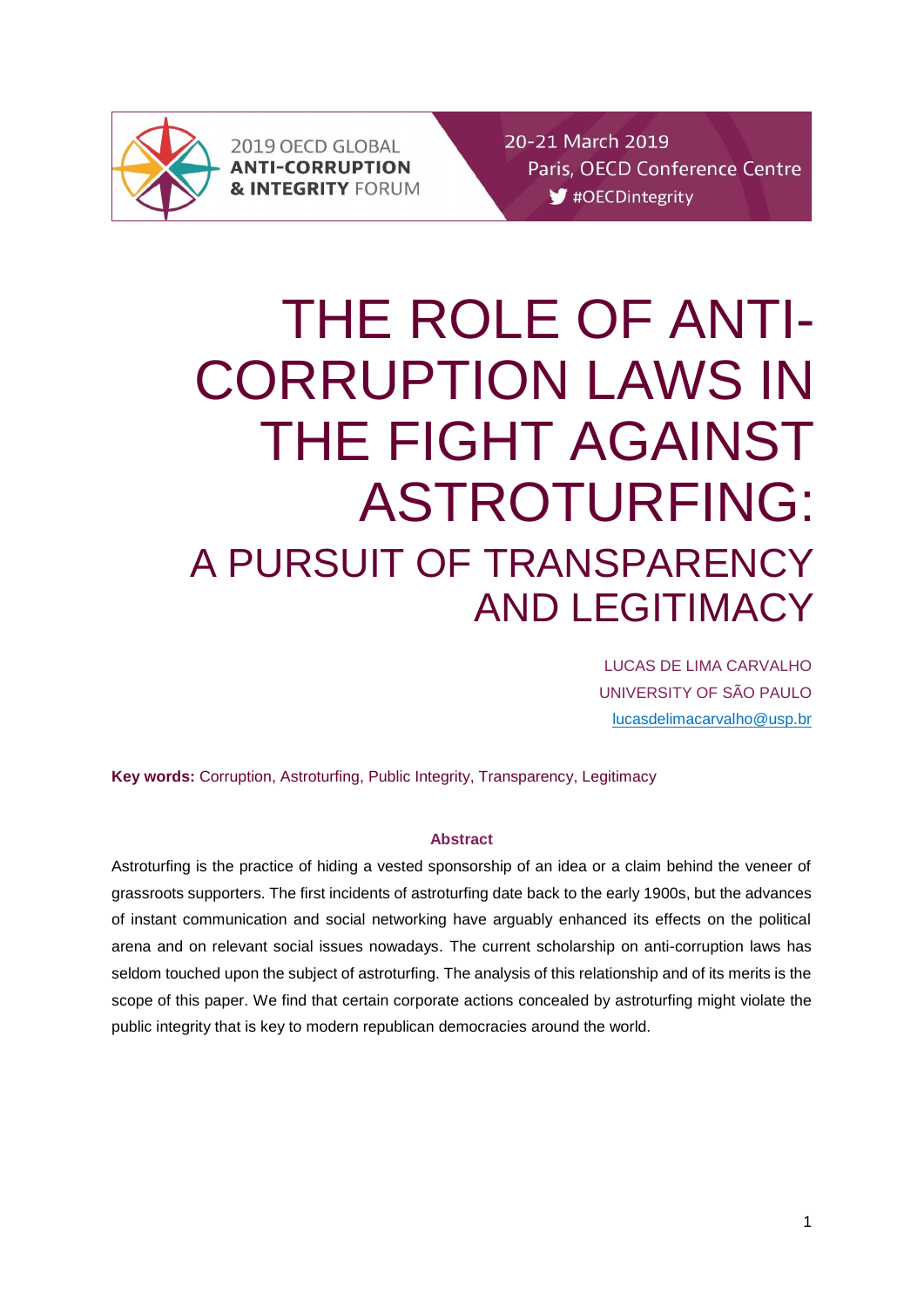*The opinions expressed and arguments employed herein are solely those of the authors and do not necessarily reflect the official views of the OECD or of its member countries.*

*This document and any map included herein are without prejudice to the status of or sovereignty over any territory, to the delimitation of international frontiers and boundaries and to the name of any territory, city or area.*

*This paper was submitted as part of a competitive call for papers on integrity and anti-corruption in the context of the 2019 OECD Global Anti-Corruption & Integrity Forum.*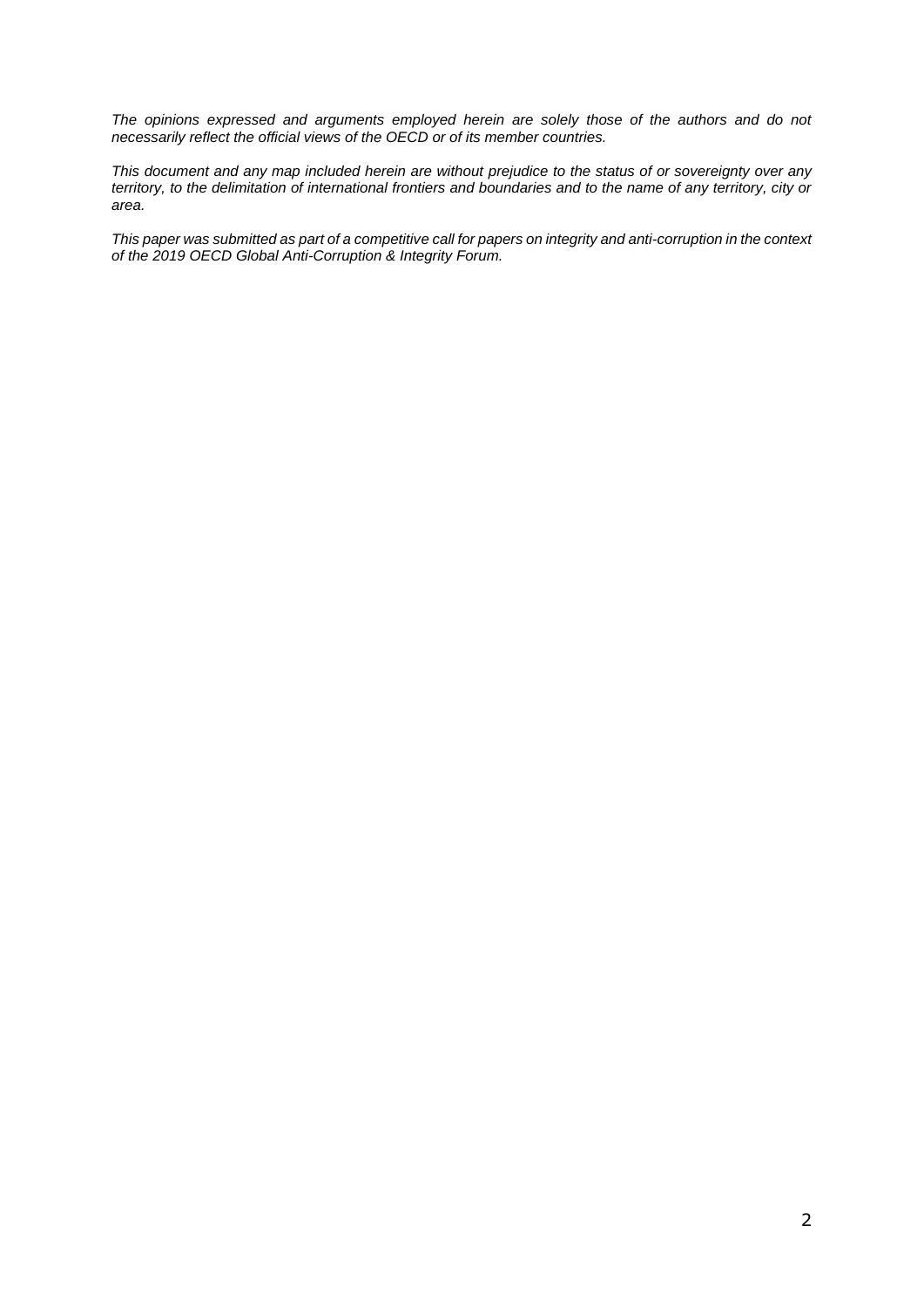#### **1. Introduction**

Corruption occurs when something breaks within itself. If a government is corrupt, that government has been plagued by internal decay (TEACHOUT, 2009, p. 347): typical examples would include an agent of the Internal Revenue Service taking bribes to turn a blind eye to a case of tax evasion and a senator agreeing to shelf a report that would damage the reputation of one of its supporters, among many others. Those examples and their deleterious effects are the sources of current anti-corruption legislation and policy in major democracies around the world. Anti-corruption laws in jurisdictions like France and Brazil have been lauded as innovations in the fight against corrupt agencies and their practices, for the benefit of societies and the upkeep of democratic legitimacy in general.

The question that motivated this paper has to do with the boundaries of those anti-corruption laws. Regardless of their terminology, could anti-corruption laws apply to a practice that corrupts not a specific government institution, but a principle of Public Administration? Consider this example. Company ABC, a large producer and seller of soft drinks in State X, funds a non-profit organization to incentivize its consumers to protest a new "soda tax" proposed by the government authorities of State X. Company ABC never appears in any of the ads run by its non-profit organization, and neither the ads, nor the website of this non-profit organization make any reference to funding received by corporations engaged in the business of producing and selling soft drinks (the ads only show "concerned citizens" arguing that the government should not interfere with their "right to choose"). Now, one could argue that this practice *corrupts* the public discourse of State X's residents, the very source of State X's *public integrity*. Should that form of corruption be targeted by anti-corruption laws?

What we described in the previous paragraph is a practice called *astroturfing*. The term is an American neologism coined by Lloyd Bentsen in 1985, and it refers to campaigns initiated by concealed groups with the intent to promote an idea or a cause falsely associated with grassroots movements (MILLER, 2009, pp. 45/46). Though astroturfing is not limited to the concealment of corporate special interests, episodes of astroturfing carried out by corporations have been reported in several jurisdictions around the world, the most prominent cases being those reported in the United States. Consider the case of the Coalition for Medicare Choices, an organization founded and funded by America's Health Insurance Plans (AHIP) that in 2013 aired TV ads urging senior citizens to contact their Congress representatives and ask them to prevent a reduction of 2.3% in federal payments to Medicare Advantage plans (LIEBERMAN, 2013). Consider also the emergence of "paid protesters" from companies like Crowds on Demand, which service clients wishing to convince otherwise disinterested people of the "relevance" of a particular cause (FRIEND, 2018). In the corporate world, those are practices not commonly viewed as subject to anti-corruption laws, and our argument in this paper is that they should be.

In Chapter 2, we address a core principle of anti-corruption policies found in select jurisdictions around the world, namely *public integrity*, and how that principle presents itself in its facets of *transparency* and *legitimacy*. In Chapter 3, we detail our three arguments in favor of an interpretation of anti-corruption laws as instruments against astroturfing. Finally, in Chapter 4, we comment on possible implications of our position for anti-corruption policy today.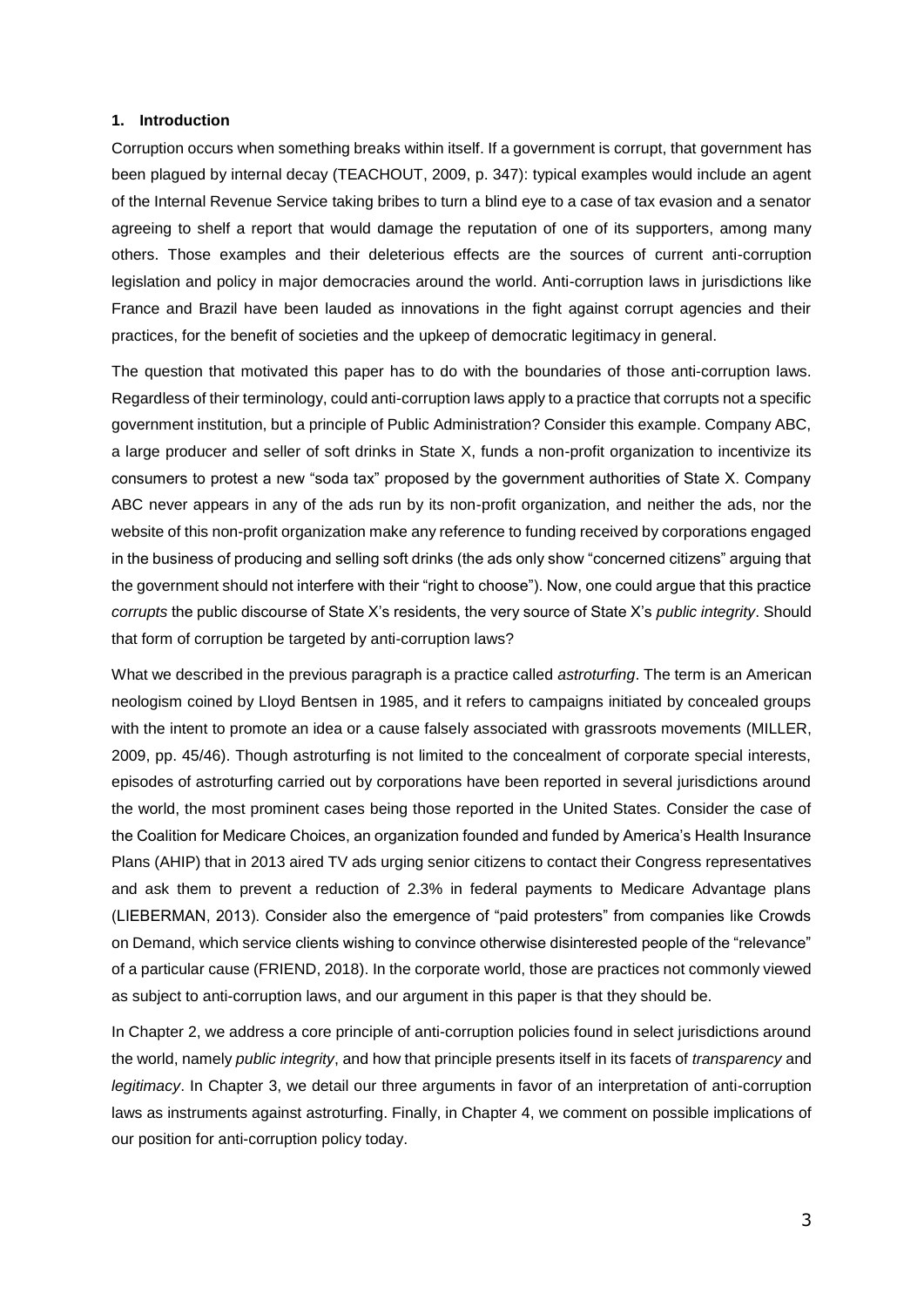## **2. A core principle of anti-corruption policies worldwide: public integrity**

Any attempt to round up the principles (even the main principles) of anti-corruption policies around the world would be futile. Just like incidents of corruption differ from place to place, so do legal discussions designed to produce an antidote against those specific incidents. In addition, the legal systems in which anti-corruption policies have blossomed are each vested with their own unique cultural features, features that are central to comparative legal studies, but that prevent us from listing principles universally applicable to anti-corruption policies everywhere.

In this chapter, our objective is to address a core principle used to support anti-corruption policies in select jurisdictions around the world, namely *public integrity*. We also discuss how this principle presents itself to lawmakers and interested parties in its facets of *transparency* and *legitimacy*, which might be used to allow existing anti-corruption legislation to apply to "non-typical" corruption cases, provided those cases are properly identifiable as cases of corruption.

## 2.1 A definition of public integrity as a principle

The very nature of anti-corruption laws is to help protect public integrity, or the integrity of public institutions or public "goods" that are relevant for society. This pursuit is inherently republican: republican societies are built around the preservation of certain public institutions or goods, and those institutions or goods are the main pillars of their continued existence.<sup>1</sup> As described in the Introduction, a corrupt government is broken within itself, and the pursuit for public integrity is designed to either rebuild that government or to prevent it from becoming corrupt again.

The principle of public integrity can therefore be defined as the guiding force of laws designed to protect the fundamental values of public institutions. This goes beyond J. Patrick Dobel's famous contribution on the integrity in the public service, which he described as abiding by "authorized standards and procedures" with accountability (1990, p. 356), because it refers to a legal system designed to ensure those authorized standards and procedures are carried out. It is a principle of anti-corruption policy that fosters the "consistent alignment of, and adherence to, shared ethical values, principles and norms for upholding and prioritizing the public interest over private interests in the public sector." (OECD, 2017, p. 03)

## 2.2 Transparency and public integrity

Our reference to transparency in anti-corruption law and policy stems from the principle of public integrity. If the republican ideal is to have a functioning society based around matters of public interest, and if those matters need to be looked after because of a pursuit of public integrity, the more optimal instrument to achieve that goal is transparency (it ensures that stakeholders are informed about the actions of government and about their status in society, thus allowing them to function in society to

<sup>-</sup><sup>1</sup> This is Cicero's definition of *re publica*, or "public thing" in Latin. "The republic [or commonwealth] is the wealth or common interest of the people. Every assemblage of men however, gathered together without an object, is not the people, but only an assemblage of the multitude associated by common consent, for reciprocal rights, and reciprocal usefulness." (CICERO, 2017, b. I, c. XXV)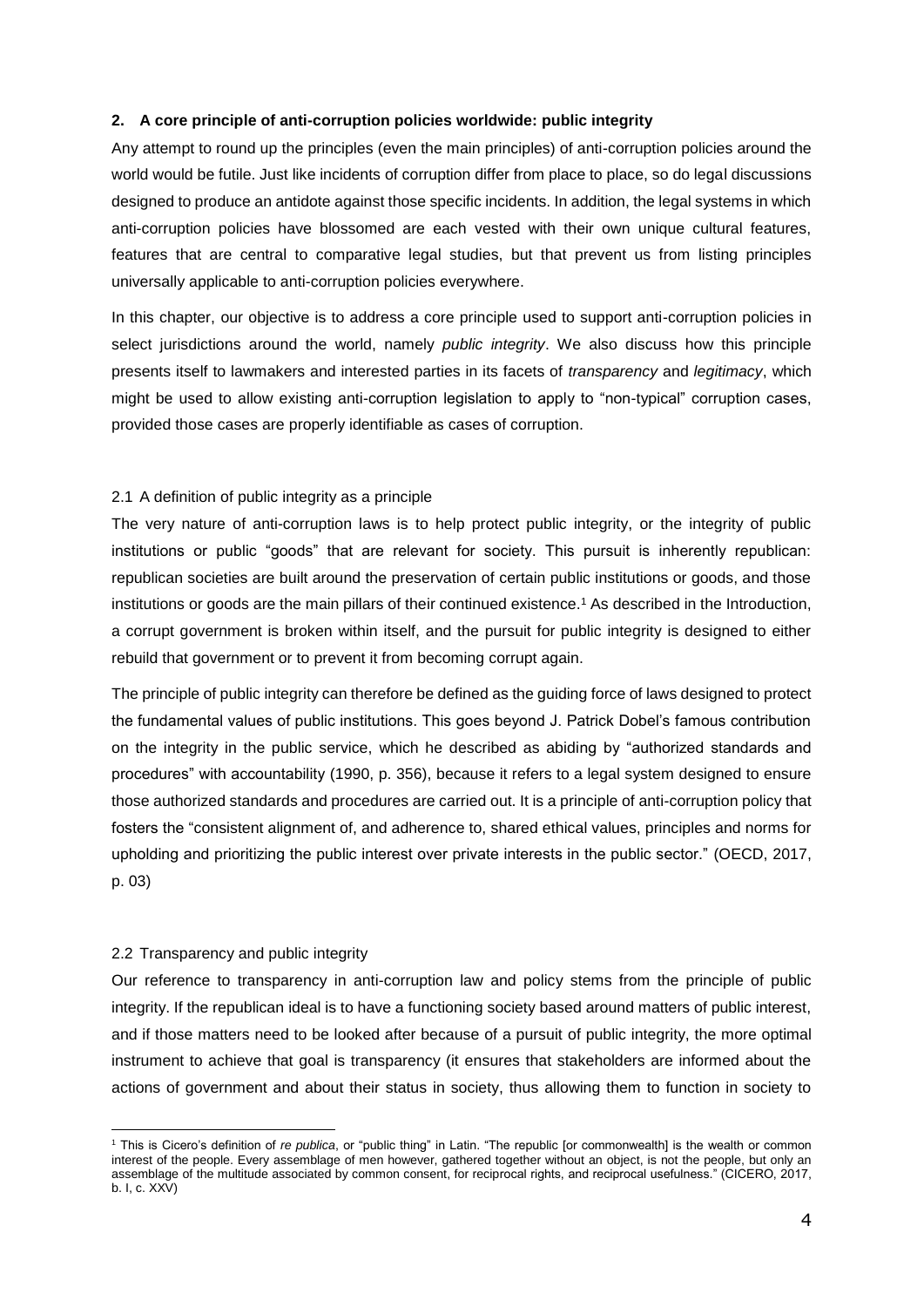protect public integrity). Of course, this predates anti-corruption concerns, because it is first and foremost a feature of the democratic nature of modern republican institutions: think of the transparency of the public budget, the transparency of parliamentary procedures, and, more importantly, the transparency of the legal system itself (the publication of laws, ordinances, rulings, instructions and other legislative documents).<sup>2</sup>

Because transparency is derived from a concern for public integrity, it is also featured in major anticorruption laws around the world. One example would be the Foreign Corrupt Practices Act (FCPA) of the United States; some of its key provisions are either textually or systematically linked to a duty of transparency (e.g., § 78m(a), § 78m(b), § 78ff(b) and §78ff(c)), and a couple of FCPA-relevant cases involving political donations (specifically, *In re* Schering Plough and *United States* v. *Titan*) are centered on transparency, or lack thereof (TARUN, 2010, pp. 133-135). Another example would be the Brazilian Clean Companies (CCA), enacted in 2013, which includes a provision stating that anti-corruption penalties will take into account internal reporting and transparency standards implemented by targeted legal entities to comply with the CCA (specifically, Article 7<sup>th</sup>, item VIII, of Law 12,846/2013). Those examples show that transparency is very much at the heart of anti-corruption policy, in the sense that it enables public officials and other parties to access information about corrupt practices in a timely and more precise fashion. This will be relevant for our comments about astroturfing in Chapter 3.

## 2.3 Legitimacy and public integrity

-

The link between public integrity and legitimacy is less evident than the link with transparency. Transparency may be viewed as a tool used by anti-corruption policy to promote public integrity, but one would find it difficult to turn even the ideal of public legitimacy, or the legitimacy of public office, into a "tool" of anti-corruption policy. Our claim here instead is that legitimacy is a reason why public integrity is an important goal of anti-corruption policy. If we go back to the republican roots of public integrity, we will find that democratic processes are based on the premise that elected officials will execute the mandates they have been given by the people and for the pursuit of specific public policies (i.e., the electorate of a particular jurisdiction will care about the upkeep of public integrity because it supports the execution of public policies they voted for, which in turn vests those elected officials with legitimacy).<sup>3</sup>

As a facet of public integrity, legitimacy is a concern of modern anti-corruption laws because it supports the continued existence of democratic States. The Brazilian CCA, for instance, prohibits legal entities from using "any individual or legal entity to conceal or disguise their real interests, or the identity of the beneficiaries of any acts performed," if those practices offend (i) "the national public estate", (ii) the principles of public administration, or (iii) the international commitments undertaken by Brazil (pursuant

<sup>&</sup>lt;sup>2</sup> The more modern conception of "transparency" defines the trend of opening the administration and its structure to the outside world, and its scope is wider than the scope attributed to "publicity" in the sense that modern administrative powers in republican democracies have *ex ante* adopted transparent policies towards their constituencies, whereas "publicity" would imply an active stance of administrative authorities to "make public" documents and procedures that would be otherwise qualified as "private". (TABORDA, 2002, p. 257)

 $^3$  This notion of legitimacy of republican governments is closely aligned to the definition of "republic" by Thomas Jefferson. In his letter to Samuel Kercheval, in 1816, Jefferson wrote that "Governments are republican only in proportion as they embody the will of their people, and execute it."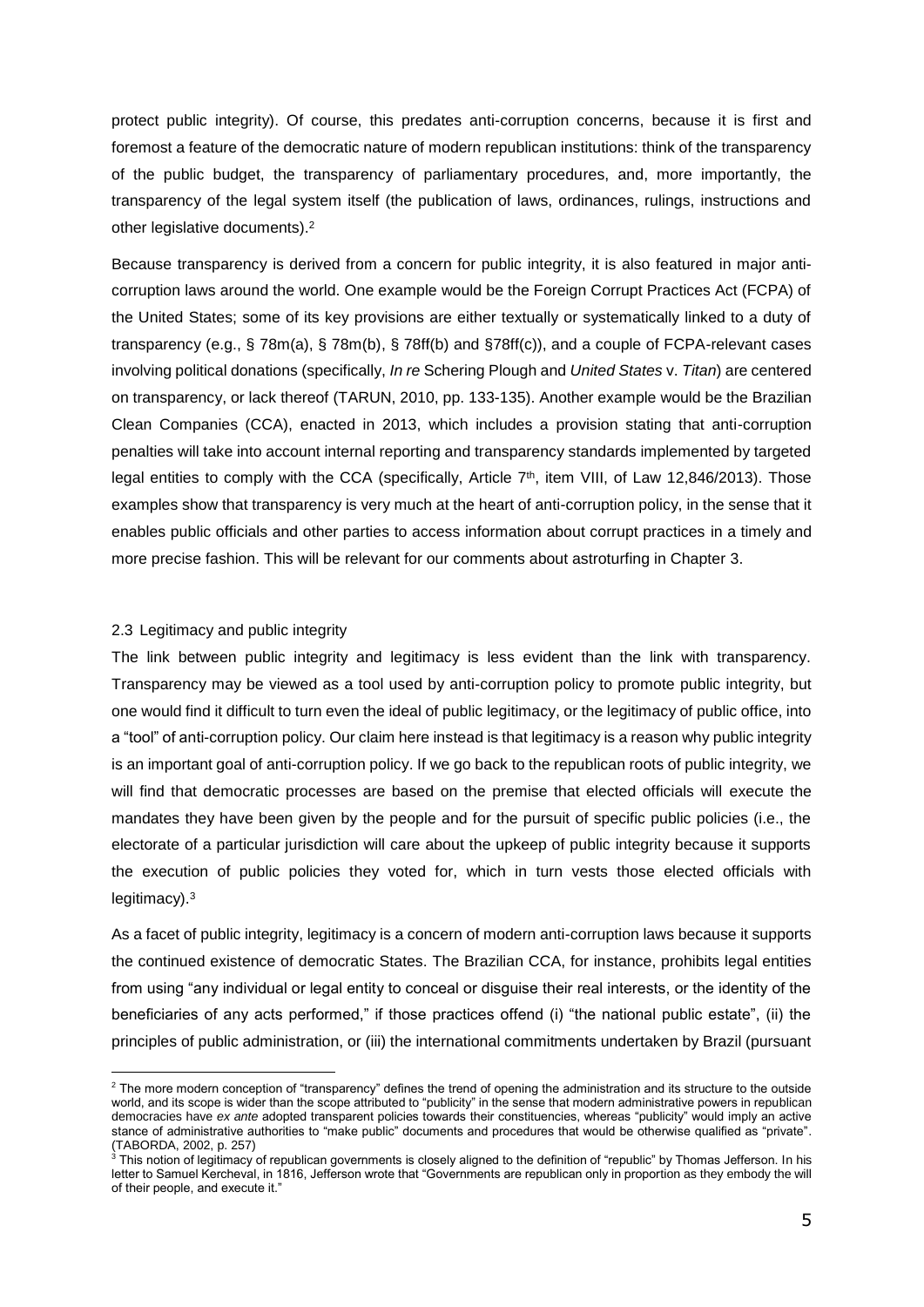to Article 5<sup>th</sup>, item III, of Law 12,846/2013). The CCA contains that provision because its drafters intended to reduce or eliminate corrupt practices in Brazil, and the reason behind their intention was of course public integrity; however, a more thorough investigation into that reason will reveal a concern for the legitimacy of public office, or the trust of the electorate that public officials are not being captured by oligarchical interests from Brazil or abroad. That underlying concern will also be relevant for our analysis in Chapter 3 below.

## **3. Three arguments for using anti-corruption laws against astroturfing**

As briefly explained in the Introduction of this paper, astroturfing is the practice of concealed groups (e.g., corporate, political or otherwise) of creating campaigns with the intent to promote an idea or a cause falsely associated with grassroots movements. Though this practice might be viewed as primarily a regulatory, antitrust or consumerist issue from a legal standpoint, it begins to affect public integrity when it produces tangible results in public discourse. The fabricated interest of a constituency to oppose a bill, or favor a tax break, for example, may push legislators to act in a manner they would not otherwise act if that interest had not manifested itself. What complicates this issue even further is that *skillful* astroturfing will not present itself to the public as completely outlandish; unaware of the corporate interests behind it, voters will often agree with the biased and selective claims made by an ad featuring "concerned citizens", such as the ones opposing the so-called "soda tax" in the astroturf campaign sponsored by the organization Americans against Food Taxes (HUEHNERGARTH, 2012).

We believe anti-corruption laws should apply to prevent cases of astroturfing. True, the typical astroturfing case will not involve the bribery of a public official, but it will subvert public integrity by a lack of transparency and by a threat to the legitimacy of public office. The three arguments that support this claim are the following:

- (i) Astroturfing may not represent corruption via the bribery of public officials, but it represents a corruption of public discourse, by creating an atmosphere of misinformation similar to the environment of "fake news" reported in the last Presidential Elections in the United States (ALCOTT; GENTZKOW, 2017). This atmosphere violates the public estate, composed by public assets, institutional structures, and core public values, chief among them the solidity of democratic processes.
- (ii) When directed to the formation of public policy, astroturfing violates a key principle of Public Administration, namely public integrity. It violates the *transparency* facet of public integrity (given that it manifests the intentions of individual or corporate actors through false "grassroots" movements) and it may disturb the *legitimacy* that justifies concerns for public integrity in the first place (particularly if it motivates voters to act in a way they would not otherwise act if they had not been "persuaded" by its efforts).
- (iii) Finally, astroturfing offends international commitments undertaken by most modern democracies. We refer not only to Article 1<sup>st</sup>, § 1<sup>st</sup>, of the OECD Anti-Bribery Convention, but also to the American Convention of Human Rights, which, in its Article 13, § 1<sup>st</sup>, requires signatory parties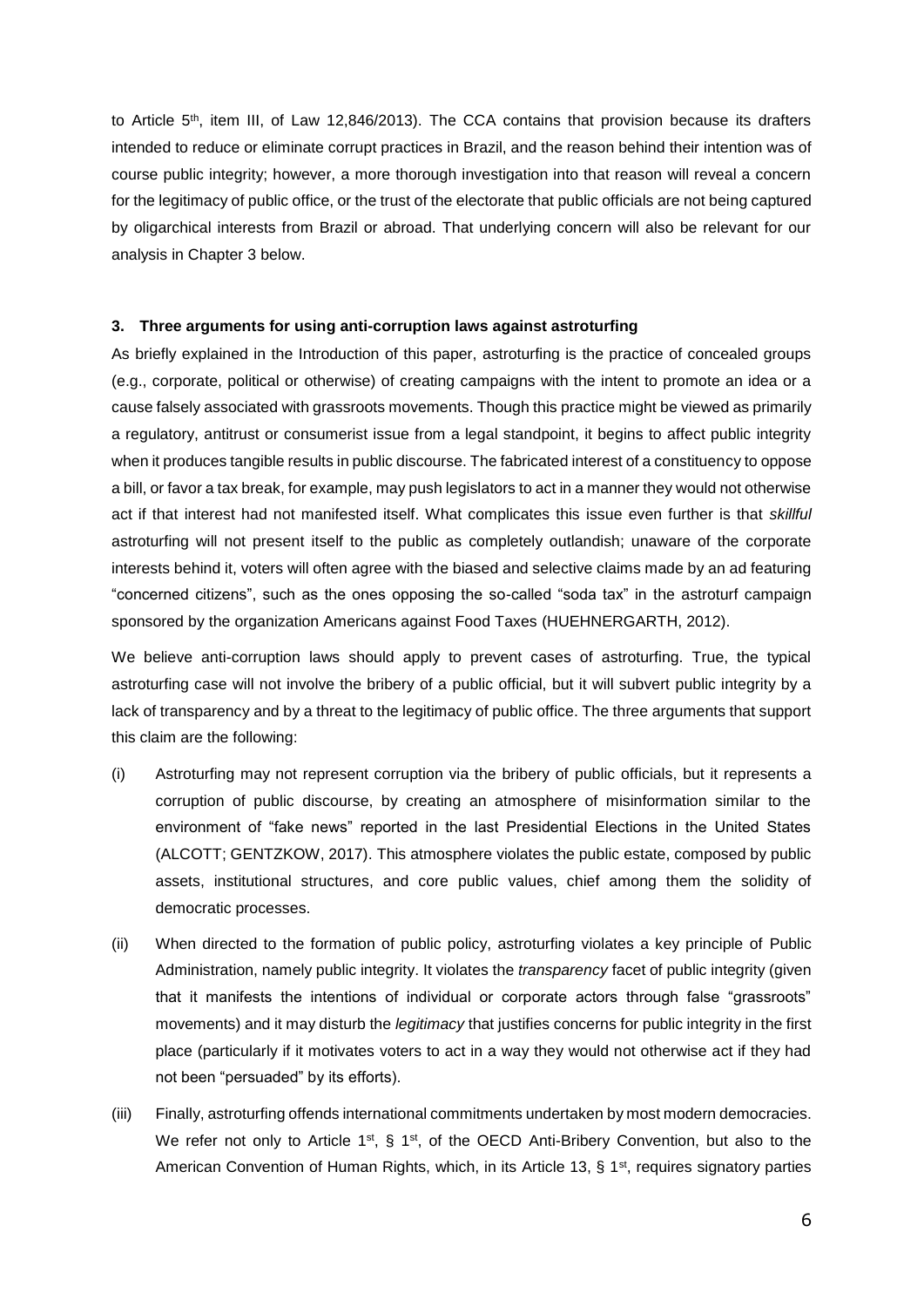to ensure rights for the pursuit of "information and ideas of all kinds." Its Article 23, § 1<sup>st</sup>, requires them to guarantee for their citizens the right to participate in government and public affairs. Those two obligations alone should support the inclusion of astroturfing in the list of actions sanctioned by anti-corruption policy, if not by the textual provisions of current anti-corruption laws.

Those three arguments may not enable the specific terms of existing anti-corruption laws around the world to apply to astroturfing, but they are helpful to establish that anti-corruption policy in modern republican democracies should apply to astroturfing cases. The degree to which existing legislation may encompass astroturfing seems to vary in our view. On one hand, anti-corruption laws such as those in Mexico (PARTIDA; ROSALES, 2018; ROBINSON, 2013, pp. 84-91), though inspired by the same principle outlined in Chapter 1, do not seem broad enough to extend sanctions for typical corruption cases to the subtler, more nuanced cases of astroturfing. However, anti-corruption laws such as those in Ireland and Brazil do seem broad enough to encompass astroturfing. In the case of Ireland, Part 2, 9.1, of the Criminal Justice Corruption Offences Act (CJCOA) lists "creating or using a false document" as a "corruption offence",<sup>4</sup> and it defines "document" as a term that includes visual images in  $9.2$ (d).<sup>5</sup> As mentioned above, the Brazilian statute is an outlier in the sense that it defines as a corrupt practice an act that violates, among others, the "principles of public administration" (and, importantly, the "international commitments undertaken by Brazil," which include the American Convention of Human Rights). Since one of those principles is the principle of public integrity, given that astroturfing may represent a violation of that public integrity, one could astroturfing as being a corrupt practice sanctioned by the current Brazilian CCA.

Finally, we should explore why those three arguments for the application of anti-corruption laws to astroturfing are necessary at all (i.e., why one should pursue an anti-corruption tool to address the effects of astroturfing for society or government). A concern that some might have in reading those arguments is that astroturfing is not a phenomenon within the field of "corruption" *per se*. This position is not without merit – one could argue that cases of astroturfing should primarily be dealt with by antitrust laws (PENG, 2016, pp. 554-556) or by consumer protection laws (LEISER, 2016). The issue, however, is that those laws do not directly address the effects of astroturfing on *public integrity*. Antitrust laws will deal – broadly speaking – with the market impact of astroturfing, whereas consumer protection laws will prevent that consumers are misled by astroturfing campaigns into buying a particular product (or not buying a competitor's product), for example. Anticorruption laws, on the other hand, have less to do with market impacts or consumer protection and are more concerned with public integrity. To put it differently, anticorruption laws should apply to those astroturfing campaigns that induce persons in society to act in a manner they would not otherwise act because of a carefully crafted ad, article, tweet, post or YouTube video they saw. In the current era of fast technological development and even faster means of connection with people worldwide, the adverse results of astroturfing can reach not only the

 $\overline{a}$ 

<sup>4</sup> Pursuant to the Irish statute, "A person who, either directly or indirectly, by himself or herself or with another person, corruptly creates or uses a document, that the person knows or believes to contain a statement which is false or misleading in a material particular, with the intention of inducing another person to do an act in relation to his or her office, employment, position or business to the prejudice of the last-mentioned person or another person shall be guilty of an offence."

<sup>5</sup> "In this section, (…) document includes (…) a film, disc, tape or other mechanical or electronic device in which visual images are embodied so as to be capable, with or without the aid of some other mechanical or electronic equipment, of being reproduced from the film, disc, tape or other device, (…)."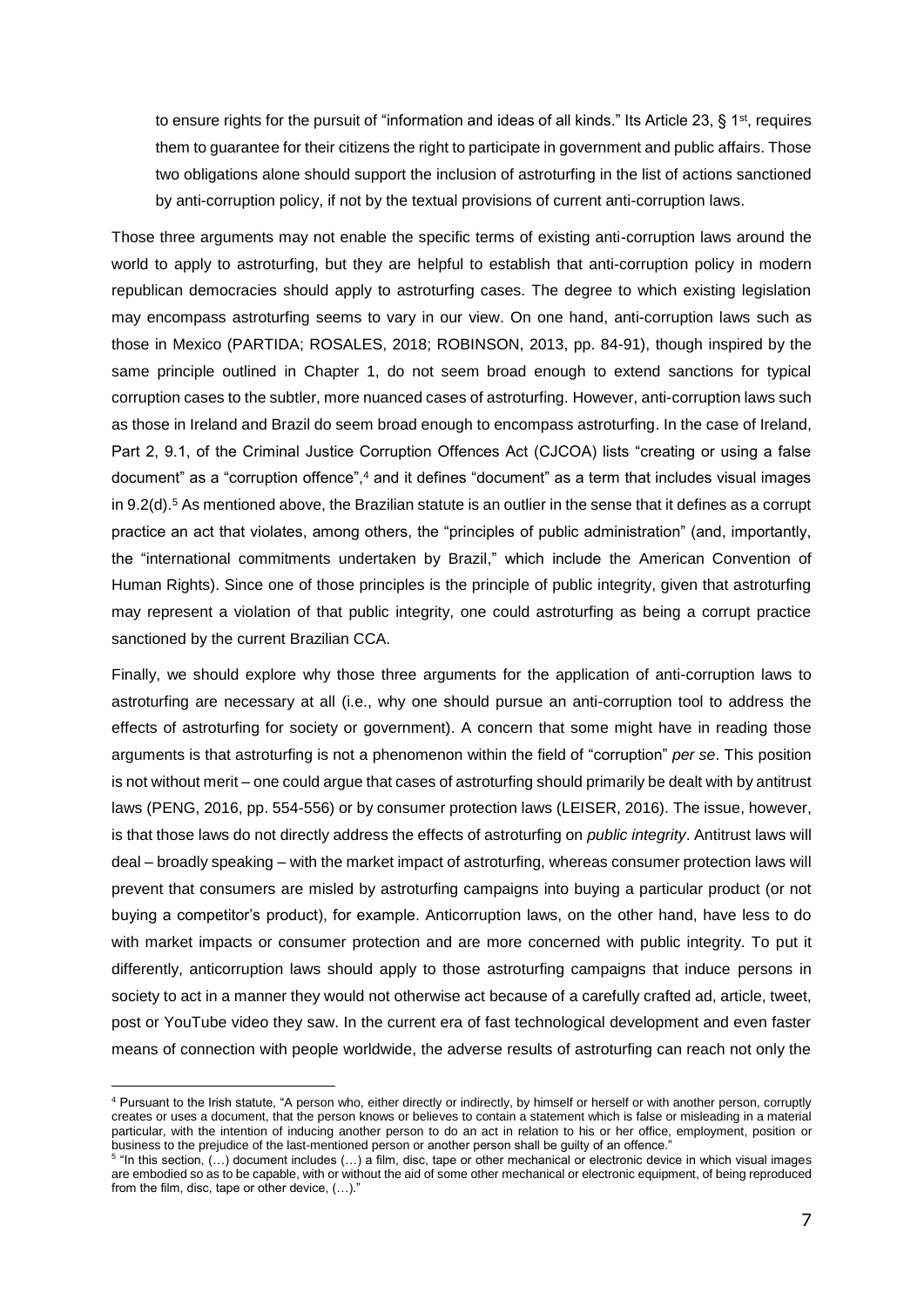people of a specific jurisdiction, but people everywhere, who will serve as the promoters of "astroturf content" in different corners of the globe. That risk is entirely in the field of anti-corruption policy, which is why the three arguments we listed in this Chapter are relevant for the debate of applying anticorruption laws to curb the effects of astroturfing.

#### **4. Implications for anti-corruption law and policy today**

The purpose of this Chapter is to explore the possible implications of our proposition (that astroturfing should be targeted by anti-corruption laws) for anti-corruption law and policy today. We live in times of *fake news* (CARVALHO, 2017, pp. 01-05) and mass usage of social media by people everywhere, a practice that has reduced the scope of influence of traditional news outlets over "audiences" in both Western and Eastern jurisdictions. This is a fertile environment for the operation of astroturfing agents, or individuals and corporations interested in using astroturfing for the furtherance of their own goals. As indicated in the last paragraph of Chapter 3 above, those goals might involve the participation of people from one place or multiple places, depending on their scope.

Not all incidents of astroturfing will incentivize voters to "join" a movement they would otherwise *oppose*. Take the Brazilian case of the astroturf campaign called "*Eu Sou da Lapa*" (translated from Portuguese, "I am from Lapa"). Klabin Segall was a construction company that wanted to launch a new real estate development zone around Lapa, in the city of Rio de Janeiro. Lapa has been a region traditionally associated to an active nightlife, so a PR firm hired by Klabin Segall created a campaign with the title "*Eu Sou da Lapa*" designed to promote the region as a residence-friendly area (PINHEIRO, 2016, pp. 06/07). One could argue that, in that case, though motivated by the desire of Klabin Segall to sell real estate to potential buyers, the astroturfing campaign only tapped into the already existent desire of local residents to support the increase of residential buildings in what had always been a place for pubs and bars in Rio de Janeiro. In addition to that, the end result of the campaign was the sale of apartments to interested buyers, which goes to show that even if those buyers had been unduly harmed by believing that Lapa was turning into a residence-friendly area overnight, that problem would be only within the scope of consumer protection laws, not anti-corruption laws (at least not from the perspective of a threat to *public integrity*).

There are, however, possible astroturfing scenarios that would directly influence the design and even the enforcement of public policies. Consider, for example, a purported "grassroots movement" aimed at incentivizing people to write to their legislators and ask them for more lenient gun control laws. There are many ways of creating that movement using Twitter bots, fake Facebook or YouTube user accounts, and carefully crafted TV ads, which would go a long way in convincing voters of the "urgency" and "relevance" of allowing gun manufacturers (the secret funders of the "grassroots movement" in this first scenario) to sell more guns. Alternatively, consider an astroturf campaign favoring more lenient abortion laws (funded by organizations that benefit financially from offering abortions worldwide), or one that promotes a stricter control of generic, non-branded medications (funded by wealthy pharmaceutical companies). All those astroturfing campaigns tap into existing fears and opinions of voters, but the problems with them, of course, are (i) giving the impression that they represent a majority of people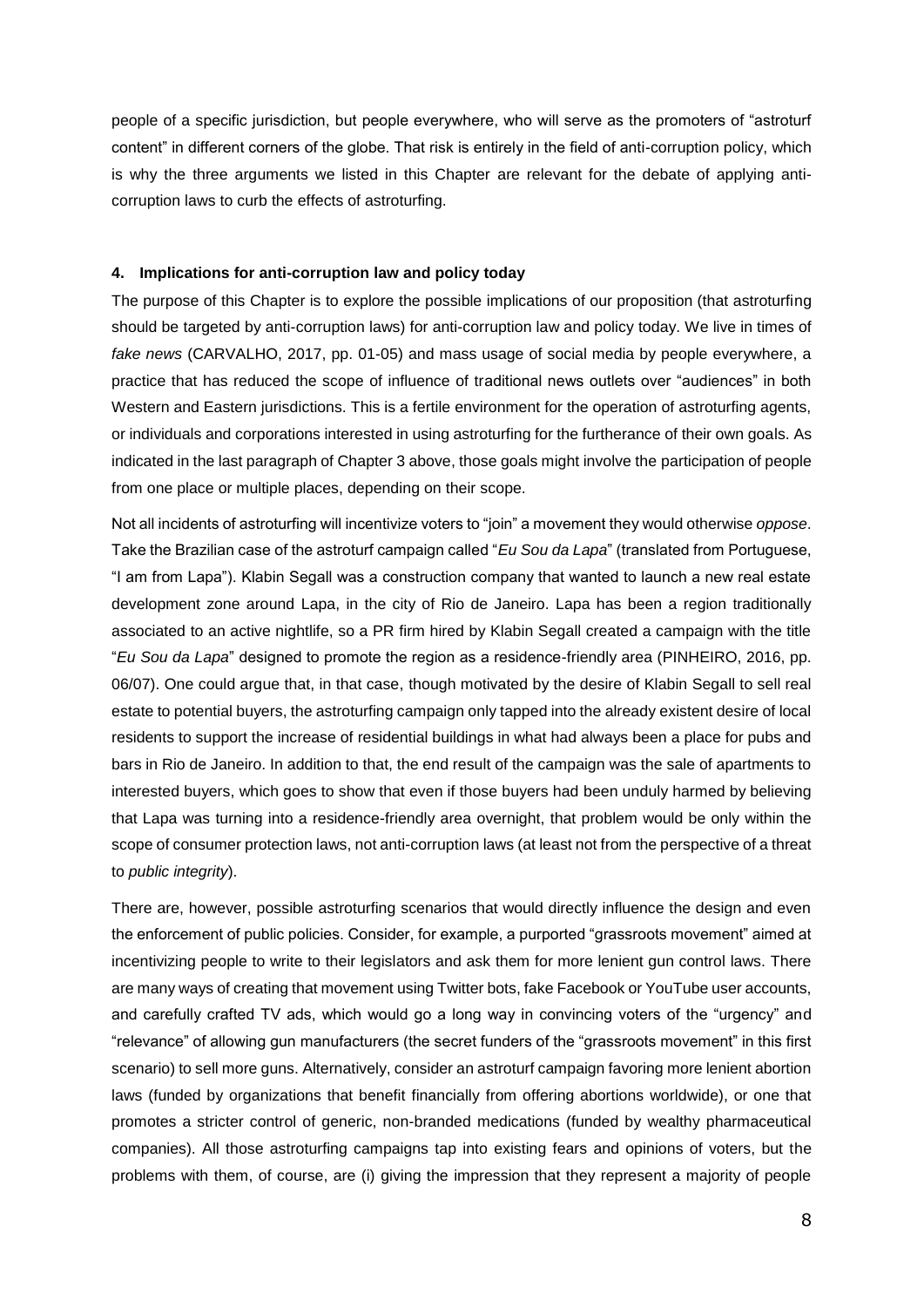holding similar views (which may or may not be accurate), and, most importantly, (ii) not disclosing to the public that they are backed by parties that would benefit financially or politically from the decisions made by their target audience.

The legal implications of proposing that *those astroturfing cases* are subject to anti-corruption law and policy are far-reaching and complex. As commented in Chapter 3, this does not seem to be an option for jurisdictions that limit their anti-corruption laws to countering bribery or typical cases of active and passive corruption of public officials. However, for countries that have adopted Clean Companies Acts, whether in name and in substance, like Brazil, or only in substance, like Ireland, that seems to be a possibility in current terms. Applying anti-corruption laws to astroturfing agents, however, is less trivial than it seems. First of all, domestic authorities need to identify the specific link between the astroturfing campaign and the consequences for public integrity – it is not immediately clear that an astroturfing campaign can, in and of itself, cause astroturfing agents to be subject to sanctions if its effects have not yet led voters to effect changes on public policy via their elected representatives. Second, a question could arise as to whether the identification of astroturfing agents in limited spaces and platforms is sufficient to prevent them from being subject to anti-corruption laws applied to astroturfing (e.g., if there is some identification, but it is not immediately visible to the audience, can that practice be appropriately labelled as astroturfing?). Finally, if the idea of anti-corruption laws is to prevent or punish corrupt practices from both private and public agents, is it fair to consider a sanction against astroturfing that bars a corporate agent from marketing their products or services in specific media for a period of time? Would that be an excessive penalty, or would that depend on the extent of the "damage" caused by their astroturfing campaign? Consider again one of the astroturfing campaigns mentioned earlier in this Chapter, the one funded by gun manufacturers – would the penalty in that case vary depending on whether more lenient gun laws were effectively put in place, and whether those laws contributed to an increase in murder victims in a particular city, state or country? Because cases of astroturfing are not typically found in anti-corruption studies, the answers to those questions will rely on the individual application of anti-corruption law and policy by interested jurisdictions around the world.

## **5. Conclusion**

As we stated in Introduction, astroturfing refers to campaigns initiated by concealed groups with the intent to promote an idea or a cause falsely associated with grassroots movements. However, as shown in Chapters 3 and 4 above, it becomes a practice relevant for anti-corruption laws when it refers to "business entities [that] gain access to [lawmakers] through front groups that obscure the identity of the profit-seeking enterprise that is really the relevant actor." (DURKEE, 2017, p. 229). Those entities, which we have referred to in this paper as "astroturfing agents," may very well subvert a key principle of Public Administration, namely *public integrity*, not only by means of a lack of transparency, but by an attack to the legitimacy of modern republican democracies themselves. Our interest with this paper was to show that there are strong arguments in favor of applying anti-corruption law and policy to address the harmful effects of astroturfing worldwide, and that those arguments are necessary to implement anti-corruption tools in a field that has been so far dominated by the studies of antitrust and consumer protection. We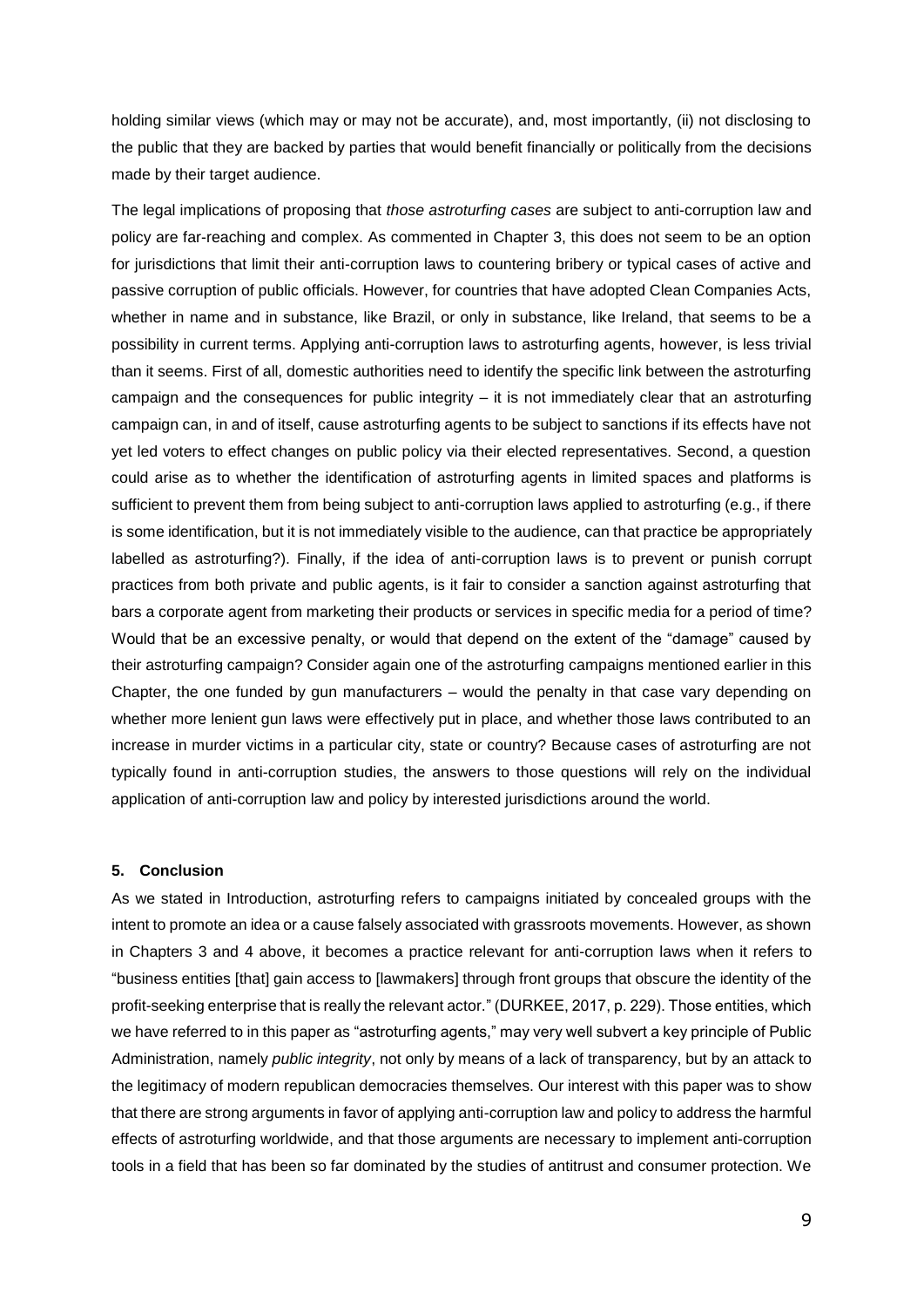believe that the implementation of those tools will help bridge a gap in the legal protection of public integrity that is currently being exploited by those astroturfing agents, with deleterious consequences for the design of public policy and the regular exercise of democratic functions everywhere.

#### **References**

ALCOTT, Hunt; and GENTZKOW, Matthew. *Social Media and Fake News in the 2016 Election*. Journal of Economic Perspectives, Volume 31, Number 02. New York: American Economic Association, 2017.

CARVALHO, Lucas de Lima. *The Case Against Fake News Gatekeeping by Social Networks*. Legal Perspectives in Information Systems eJournal, Volume 03, Number 88. SSRN: SSRN, 2017.

CICERO, Marcus Tullius. *The Republic*. Project Gutenberg, February 12, 2017.

DOBEL, J. Patrick. *Integrity in the Public Service*. Public Administration Review, Volume 50, Number 03. New York: Wiley, 1990.

DURKEE, Melissa J. *Astroturf Activism*. Stanford Law Review, Volume 69. Stanford: SLS, 2017.

FRIEND, John. *Inside the World of "Paid Protesters"*. American Free Press, November 14, 2018.

HUEHNERGARTH, Nancy. *The Masterminds Behind the Phony Anti-Soda Tax Coalitions*. Food and Safety News, July 16, 2012.

JEFFERSON, Thomas. *Letter to Samuel Kercheval*. Dated June 12, 1816. Available at: <http://teachingamericanhistory.org/library/document/letter-to-samuel-kercheval/>.

LEISER, Mark. *AstroTurfing, 'CyberTurfing' and other online persuasion campaigns*. European Journal of Law and Technology, Volume 07, Number 01. 2016. Belfast: Queen's University of Belfast, 2016.

LIEBERMAN, Trudy. *Medicare Uncovered: the insurers' latest campaign*. Columbia Journalism Review, March 29, 2013.

MILLER, David. *Las nuevas fronteras del lobby corporativo: de la influencia en la elaboración de políticas a la definición del debate público*. In: TRANSPARENCY INTERNATIONAL. Informe Global de la Corrupción. 2009. Available at: <http://www.derechoshumanos.net/archivos/corrupcion-file/IGC-2009.pdf>.

OECD. *Public Integrity – A Strategy against Corruption*. Paris: OECD, 2017.

PARTIDA, Guillermo Tovar; ROSALES, Antonio Márquez. *Reformas anticorrupción en México: introducción a la Ley de Fiscalización y Rendición de Cuentas de la Federación*. Revista Iberoamericana de Contaduría, Economia y Administración, Volume 07, Number 14. RICEA: Guadalajara, 2018.

PENG, Victoria. *Astroturf Campaigns: Transparency in Telecom Merger Review*. University of